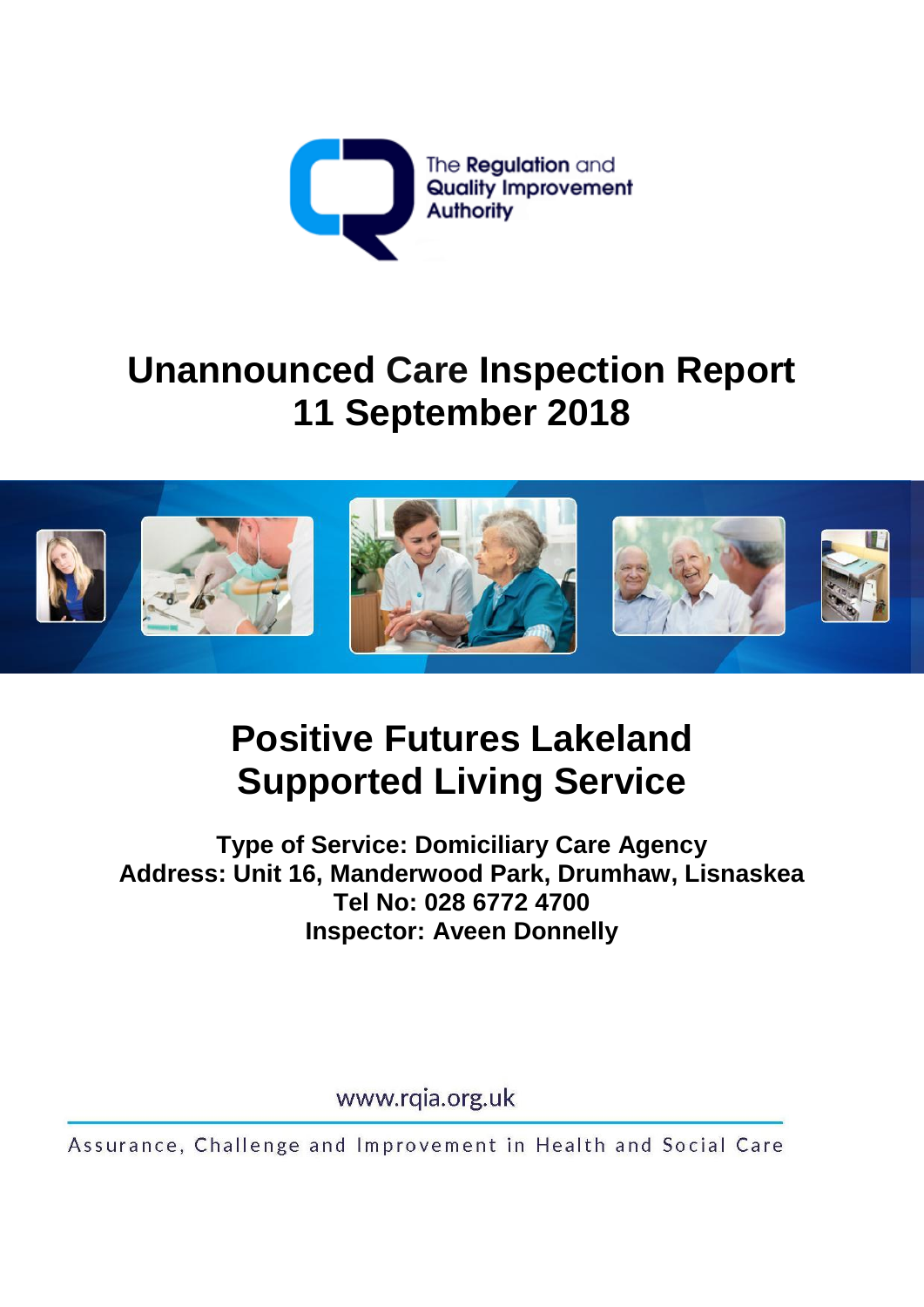It should be noted that this inspection report should not be regarded as a comprehensive review of all strengths and areas for improvement that exist in the service. The findings reported on are those which came to the attention of RQIA during the course of this inspection. The findings contained within this report do not exempt the service from their responsibility for maintaining compliance with legislation, standards and best practice.

#### **1.0 What we look for**



## **2.0 Profile of service**

Positive Futures Lakeland Supported Living Service is a domiciliary care agency (DCA) which provides a range of supported living services, housing support and personal care services to individuals living in the Lisnaskea and Enniskillen area.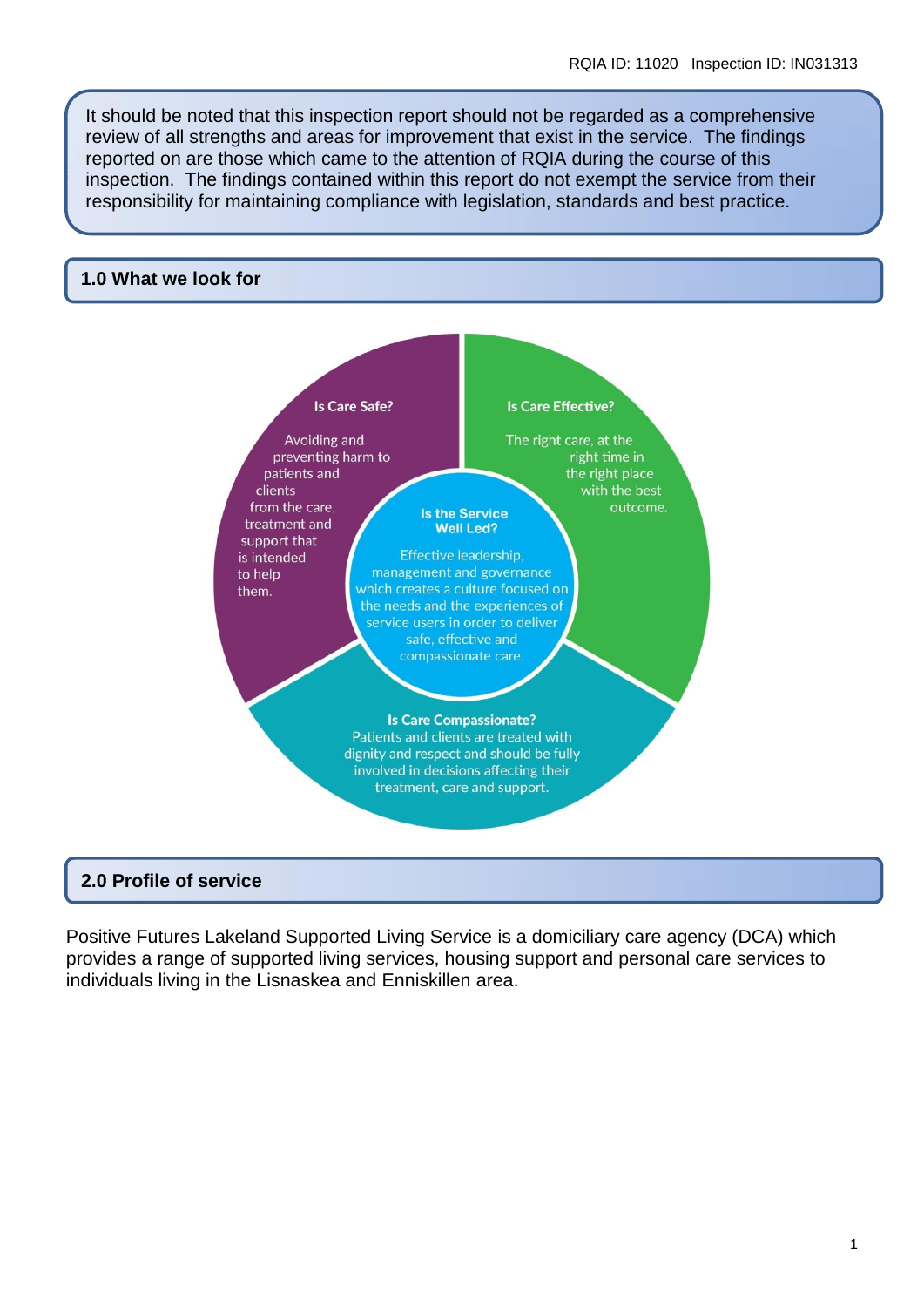# **3.0 Service details**

| <b>Organisation/Registered Provider:</b>                | <b>Registered Manager:</b> |
|---------------------------------------------------------|----------------------------|
| <b>Positive Futures</b>                                 | Kerry Gemma Mallon         |
| <b>Responsible Individual:</b><br>Agnes Philomena Lunny |                            |
| Person in charge at the time of inspection:             | Date manager registered:   |
| Kerry Gemma Mallon                                      | 27 April 2016              |

## **4.0 Inspection summary**

An unannounced inspection took place on 11 September 2018 from 10.00 to 15.00 hours.

This inspection was underpinned by the Domiciliary Care Agencies Regulations (Northern Ireland) 2007 and the Domiciliary Care Agencies Minimum Standards, 2011. The inspection assessed if the agency was delivering safe, effective and compassionate care and if the service was well led.

Evidence of good practice was found throughout the inspection in relation to staff recruitment practices, staff training and development, adult safeguarding and risk management. The care records were well maintained and evidenced a very person-centred approach to care delivery. The culture and ethos of the agency promoted treating the people they supported with dignity and respect. There was evidence of good governance and management systems in place.

No areas for improvement were identified during this inspection.

At the request of the people who received care and support from Positive Futures services, the organisation has requested that RQIA refer to these individuals as 'the people supported'.

The people supported said that they were very happy with the care and support provided.

The findings of this report will provide the agency with the necessary information to assist them to fulfil their responsibilities, enhance practice and the experience of the people supported.

| 4.1 Inspection outcome |  |  |
|------------------------|--|--|
|                        |  |  |

|                                       | <b>Regulations</b> | <b>Standards</b> |
|---------------------------------------|--------------------|------------------|
| Total number of areas for improvement |                    |                  |

This inspection resulted in no areas for improvement being identified. Findings of the inspection were discussed with registered manager, as part of the inspection process and can be found in the main body of the report.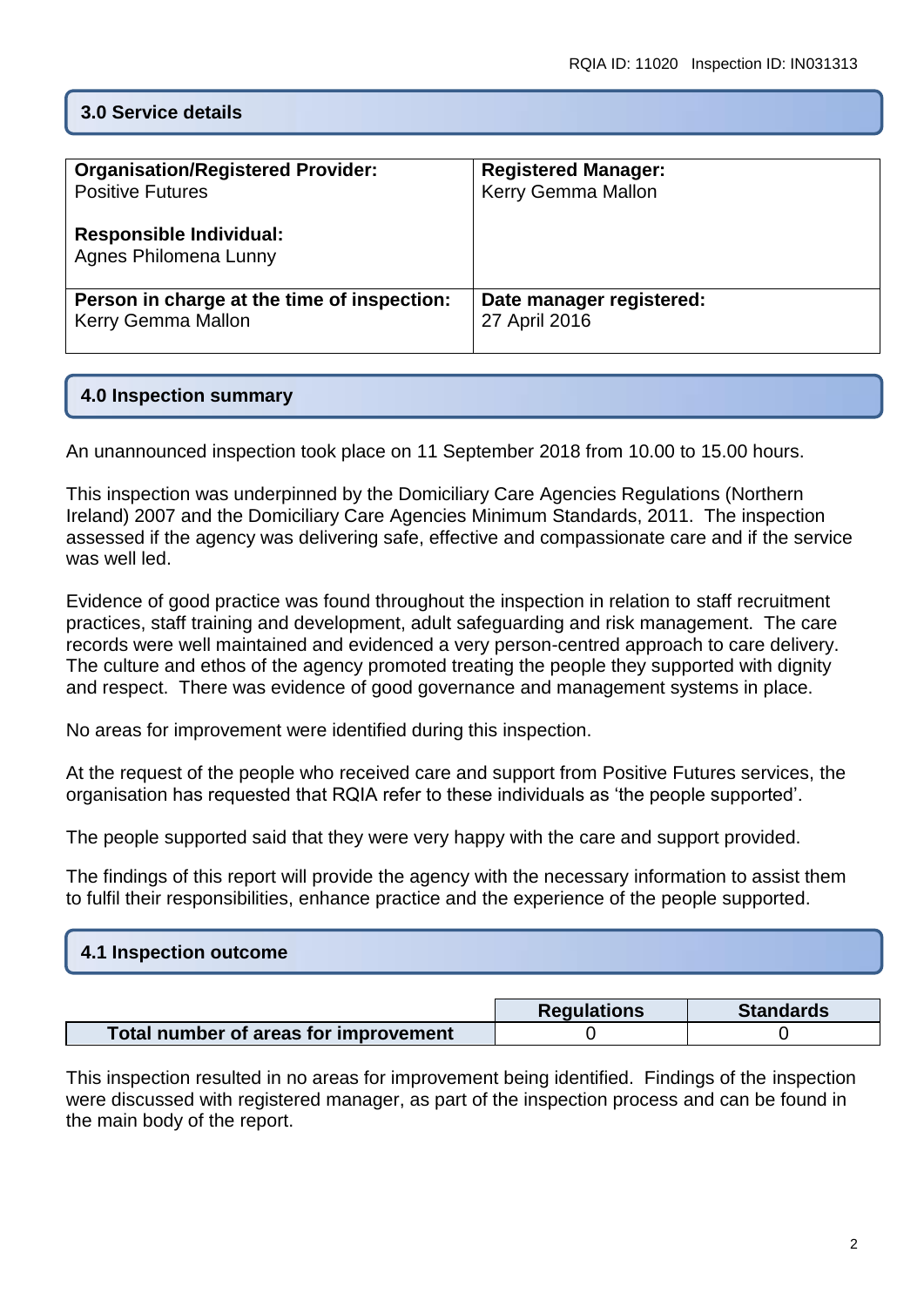## **4.2 Action/enforcement taken following the most recent care inspection dated 16 February 2018**

No further actions were required to be taken following the most recent inspection on 16 February 2018.

# **5.0 How we inspect**

Prior to the inspection, the following records were analysed:

- previous RQIA inspection report
- any correspondence received by RQIA since the previous inspection

At the request of the inspector, the manager was asked to display a poster, prominently within the agency's registered premises. The poster invited staff to give their views and provided staff with an electronic means of providing feedback to RQIA regarding the quality of service provision. Comments and analysis of the responses are included within the report.

The inspector also requested that the manager display a 'Have we missed you?' card within the premises. This informed the people supported and/or their relatives that the inspection had taken place and invited their feedback. No responses were received.

During the inspection process the inspector spoke with the registered manager, the service manager, five support workers, three Health and Social Care (HSC) Trust representatives, two people supported by the agency and two relatives.

Questionnaires were also provided for distribution to the people supported or their representatives. Five questionnaires were returned within the timescale for inclusion within this report; comments received are included within the report. Any comments from returned questionnaires received after the return date will be shared with the manager for their information and action as required.

The following records were examined during the inspection:

- staff induction and training records
- staff supervision and appraisal records
- the care records of two of the people supported (person centred portfolio)
- support worker meeting' minutes and minutes of meetings of the people supported by the service
- complaints and compliments records
- a selection of policies and procedures
- monthly quality monitoring reports
- annual quality report
- the Statement of Purpose
- the Service User Guide.

The findings of the inspection were provided to the manager at the conclusion of the inspection.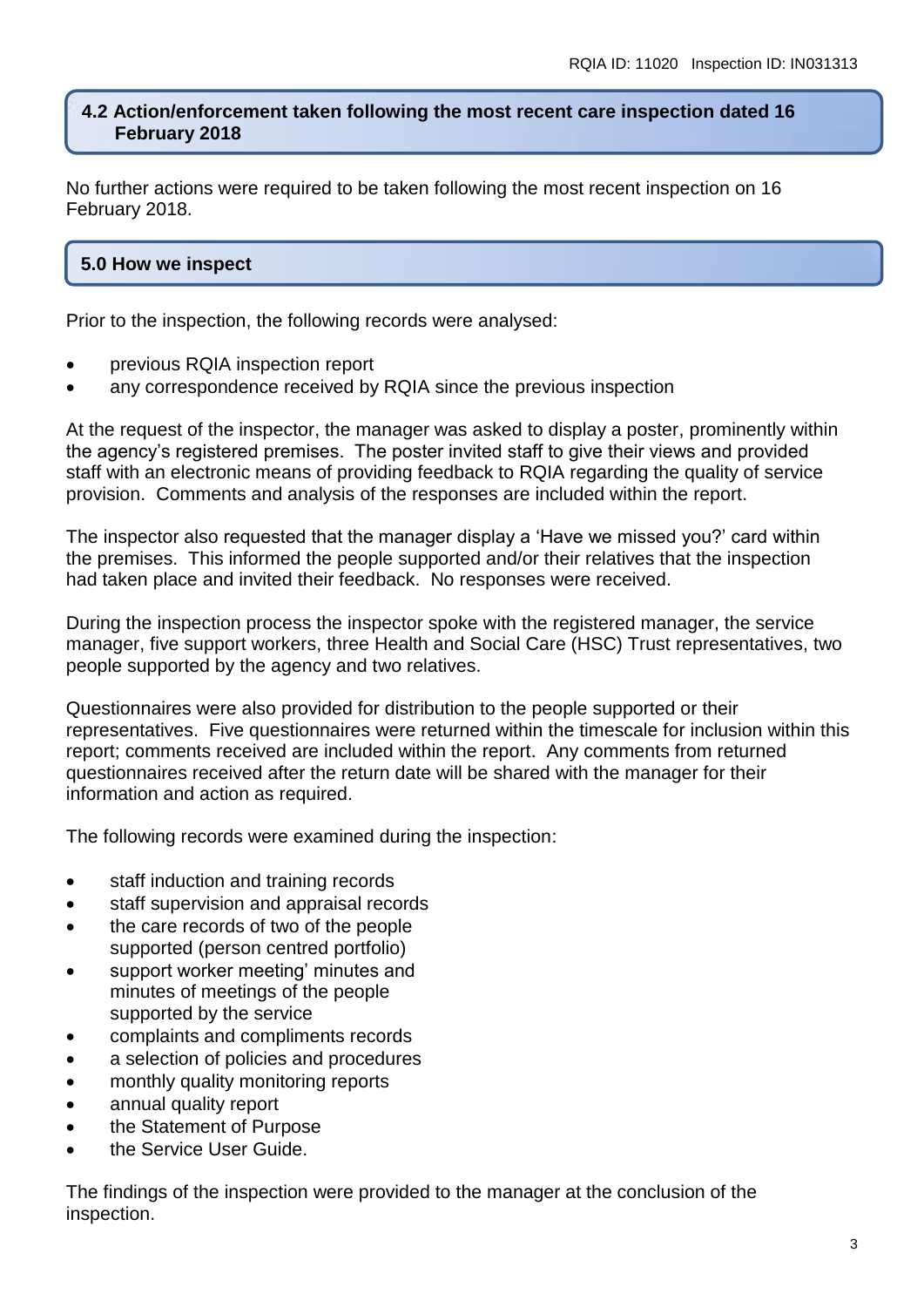## **6.0 The inspection**

#### **6.1 Review of areas for improvement from the most recent inspection dated 16 February 2018**

There were no areas for improvement made as a result of the last care inspection.

#### **6.3 Inspection findings**

#### **6.4 Is care safe?**

**Avoiding and preventing harm to service users from the care, treatment and support that is intended to help them.**

The agency's registered premises are located at Manderwood Park, Drumhaw, Lisnaskea and were suitable for the purposes of the agency.

At the time of the inspection, the agency was being managed by the manager, with the support of a deputy service manager, senior support staff and a team of support staff. Discussion with staff and the people they support confirmed that the required staffing levels were consistently adhered to. The agency's staffing arrangements were discussed and the inspector was advised that there were currently five support staff vacancies. These vacancies were being filled by relief staff and permanent staff working additional hours. Discussion with the manager confirmed that recruitment of staff was in progress and that the usage of agency staff provided from another registered DCA was kept to a minimum, to ensure continuity of staff.

The agency's staff recruitment processes were noted to be managed in conjunction with the organisation's Human Resources (HR) department, located at the organisation's head office. The organisation's HR department co-ordinates the recruitment process and includes input from the manager. The manager stated that they receive confirmation indicating that all preemployment checks have been satisfactorily completed before any new staff commence in post.

There was also a system in place to monitor the registration status of support workers in accordance with the Northern Ireland Social Care Council (NISCC).

A review of records confirmed that all staff, including staff from other domiciliary care agencies, had received a structured induction programme in line with the timescales outlined within the Regulations. There were systems in place to monitor staff performance and to ensure that they received support and guidance. This included mentoring through formal supervision meetings, observation of practice and completion of annual appraisals. A review of records also confirmed that competency and capability assessments were undertaken with staff, as appropriate, to ensure they were safe in administering medicines. These areas were monitored by the management team as part of their quality monitoring processes.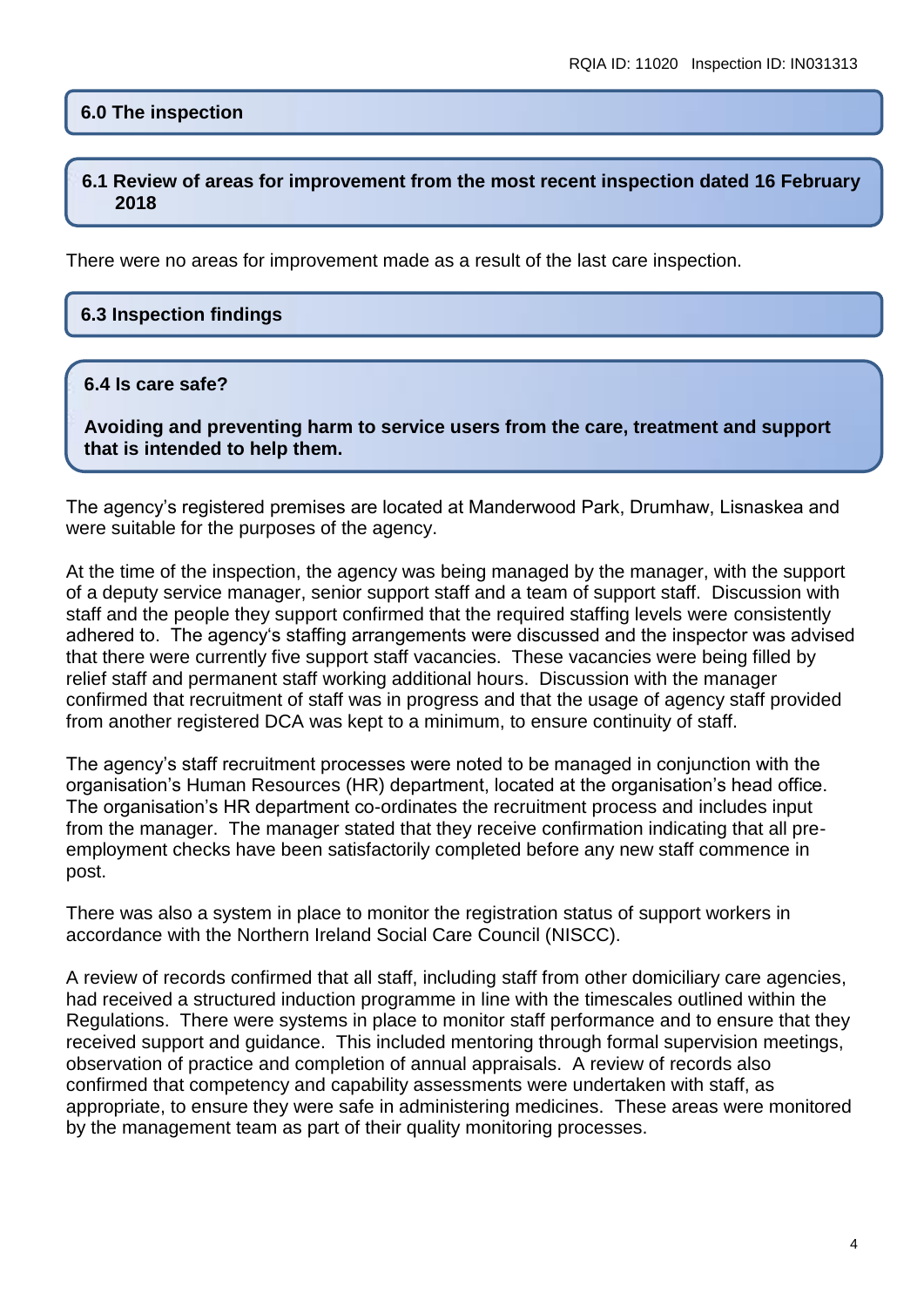Discussion with staff and a review of the training records confirmed that training had been provided in all mandatory areas and records were kept up to date. Additional training in areas such as positive behaviour support, autism and related communication, epilepsy awareness, diabetes awareness, dysphagia, incontinence care and managing people's finances, had also been provided to staff, as appropriate.

There were additional safeguards in place, to ensure that the people supported were protected from financial abuse. For example, senior support workers received additional training on conducting financial audits, in keeping with the agency's policies and procedures. This was supported by robust financial audits of the monies of the people supported; and records how the monies were spent.

There was a system in place whereby staff completed post-training debriefing subsequent to positive behaviour support training to ensure that learning objectives had been met.

Discussion with staff confirmed that they were knowledgeable about their specific roles and responsibilities in relation to adult safeguarding and how they should report any concerns that they had. Arrangements were in place to embed the new regional operational safeguarding policy and procedure into practice. The role of the Adult Safeguarding Champion (ASC) was discussed during the inspection and the inspector was advised that the organisation's operations director holds this responsibility and ensures that the organisation's safeguarding activity is in accordance with the regional policy and procedures.

The inspector was advised that there had been one safeguarding referral made since the last inspection. Discussion with the manager and a review of records confirmed that this had been managed appropriately and in accordance with the agency's policy.

The care records of people supported examined included assessments of needs and risk. A review of the records also identified that 'learning logs' were completed with the people supported, following participation in various activities. This ensured that the people supported were helped to gain insight into possible risks and how they could do things differently in the future. Where restrictive practices were in place, it was evident that these were reviewed on a regular basis, to ensure that the methods used were necessary and of the least restrictive in nature.

RQIA received feedback from two HSC Trust representatives following the last inspection, indicating that the agency did not consistently communicate information regarding incidents to them in a timely manner. This matter was followed up during this inspection and the inspector was satisfied that all incidents were being reported in line with the HSC Trust's policies and procedures.

# **Areas of good practice**

There were examples of good practice found throughout the inspection in relation to staff recruitment, training and development, adult safeguarding and risk management.

# **Areas for improvement**

No areas for improvement were identified in this domain during the inspection.

|                                       | <b>Regulations</b> | <b>Standards</b> |
|---------------------------------------|--------------------|------------------|
| Total number of areas for improvement |                    |                  |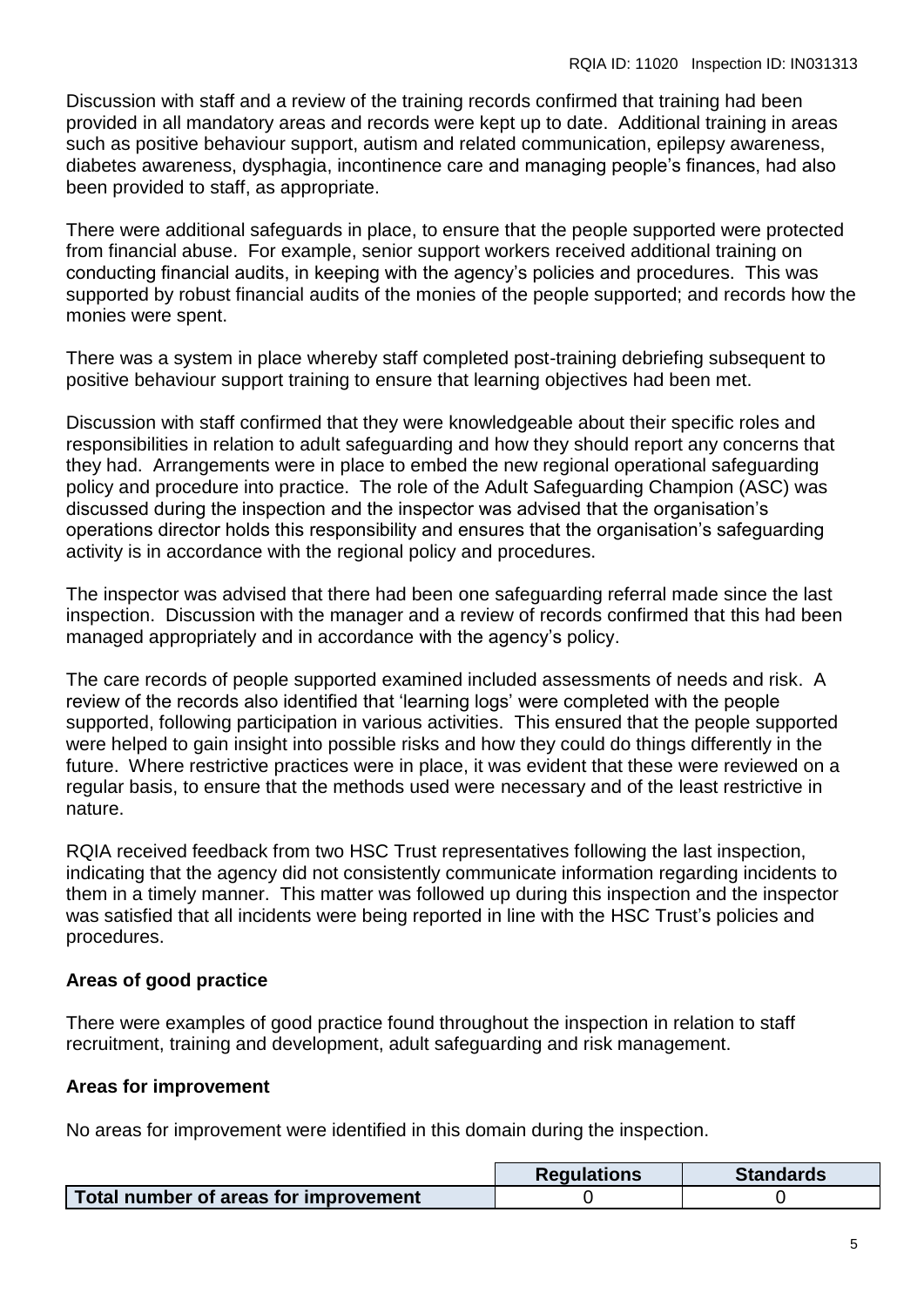# **6.5 Is care effective?**

## **The right care, at the right time in the right place with the best outcome.**

The full nature and range of service provision was detailed in the Statement of Purpose and Service User Guide. The agency's arrangements for appropriately assessing and meeting the needs of the people supported were examined during the inspection.

The people supported had been asked to consent to the inspector examining their care records. Where this was not provided, their wishes were respected by the staff.

A review of two of the people supported's person centred portfolios identified that they were comprehensive, personalised and reflective of the individuals' preferences. A range of person centred tools has been developed by the organisation to support effective communication, appropriate staff matching, and how best to support the person.

The review of the records confirmed that care and support plans were updated to reflect changes agreed at the care review meetings.

Discussion with the people supported indicated that they were fully involved in day to day decision-making about their care and the activities they wished to partake in.

The agency had developed and maintained a thorough quality monitoring system to oversee, audit and review the effectiveness and quality of care delivered to the people supported. Monthly quality monitoring was undertaken by the organisation's operations managers who had a good working knowledge of the service. Quality monitoring reports indicated consultation with a range of people supported, relatives, staff and as appropriate HSC Trust representatives.

There was evidence of effective communication with the staff, the people supported and their representatives,

Staff meeting' minutes reflected that there was effective communication between all grades of staff.

## **Areas of good practice**

There were examples of good practice found throughout the inspection in relation to the quality of the care records and the agency's engagement with the people supported.

#### **Areas for improvement**

No areas for improvement were identified in this domain during the inspection.

|                                       | <b>Regulations</b> | <b>Standards</b> |
|---------------------------------------|--------------------|------------------|
| Total number of areas for improvement |                    |                  |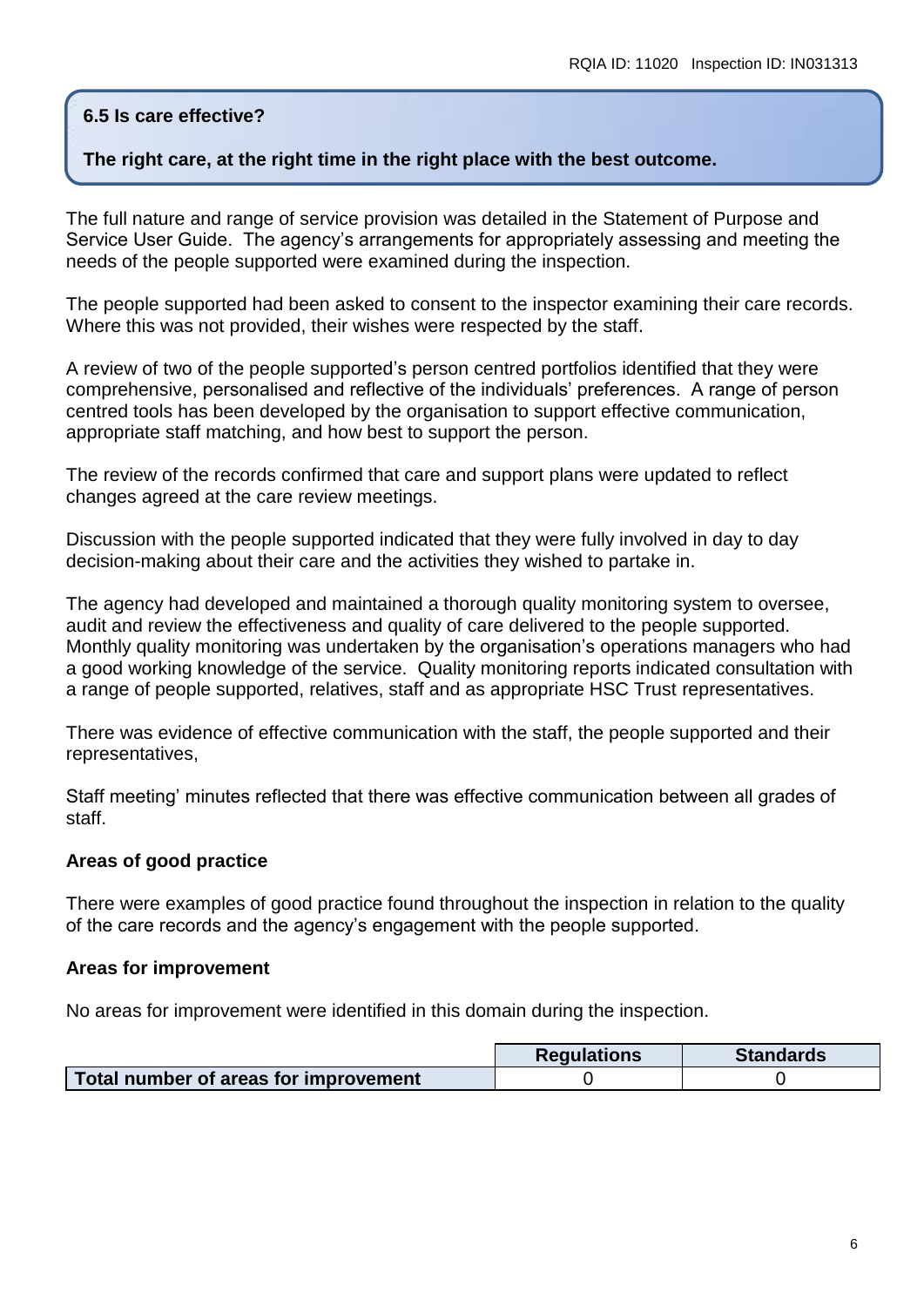## **6.6 Is care compassionate?**

## **Service users are treated with dignity and respect and should be fully involved in decisions affecting their treatment, care and support.**

The inspection sought to assess the agency's ability to treat the people supported with dignity and respect; and to fully involve them and/ or their representatives in decisions affecting their care and support. The culture and ethos of care was found to promote dignity, respect, independence, rights, equality and diversity. This was reflected through the staff attitudes and the methods of the delivery of the service.

The people supported by the service described to the inspector ways in which the staff treated them in a respectful manner and ways in which they were encouraged to be independent.

The inspector noted that staff had received training in human rights and restrictive practices. A review of the care records identified that any restrictive practices used, were considered and agreed in conjunction with the people supported by the agency and their relevant representatives.

Participation in activities in the local and wider community were encouraged, with appropriate staff support. The people supported discussed various activities including daily walks, swimming, use of leisure centres, pet therapy, amusement arcade visits, bowling and weekends away.

Learning logs were completed after key events, to ensure that any areas that required improvement were identified. This information was then used to inform the support plan.

The management team described how the people supported attended meetings, called 'High Life' meetings; these meetings were a forum for the people supported to discuss different social activities they wanted to attend/participate in. Regular 'house meetings' were also held and minutes were available.

The agency maintained a range of quality monitoring systems to evaluate the quality of services provided, including monthly quality monitoring reports which specifically ascertained and included the views of the people supported and their representatives. The manager advised that the annual consultation exercise (ACE) had recently been undertaken and that the information gleaned from this would be incorporated into the next annual quality report.

During the inspection, the inspector spoke with two people supported by the agency. They indicated that they were very satisfied with the care and support provided. The inspector also spoke with three HSC Trust representatives, five support workers and two relatives. Some comments received are detailed below:

# **Staff**

- "It is very good, I have no concerns."
- "They are all fairly treated here."
- "I have no concerns."
- "They are definitely well looked after."
- "I am very impressed with how person-centred the service is, a real focus on empowerment, this is the best service I ever worked in."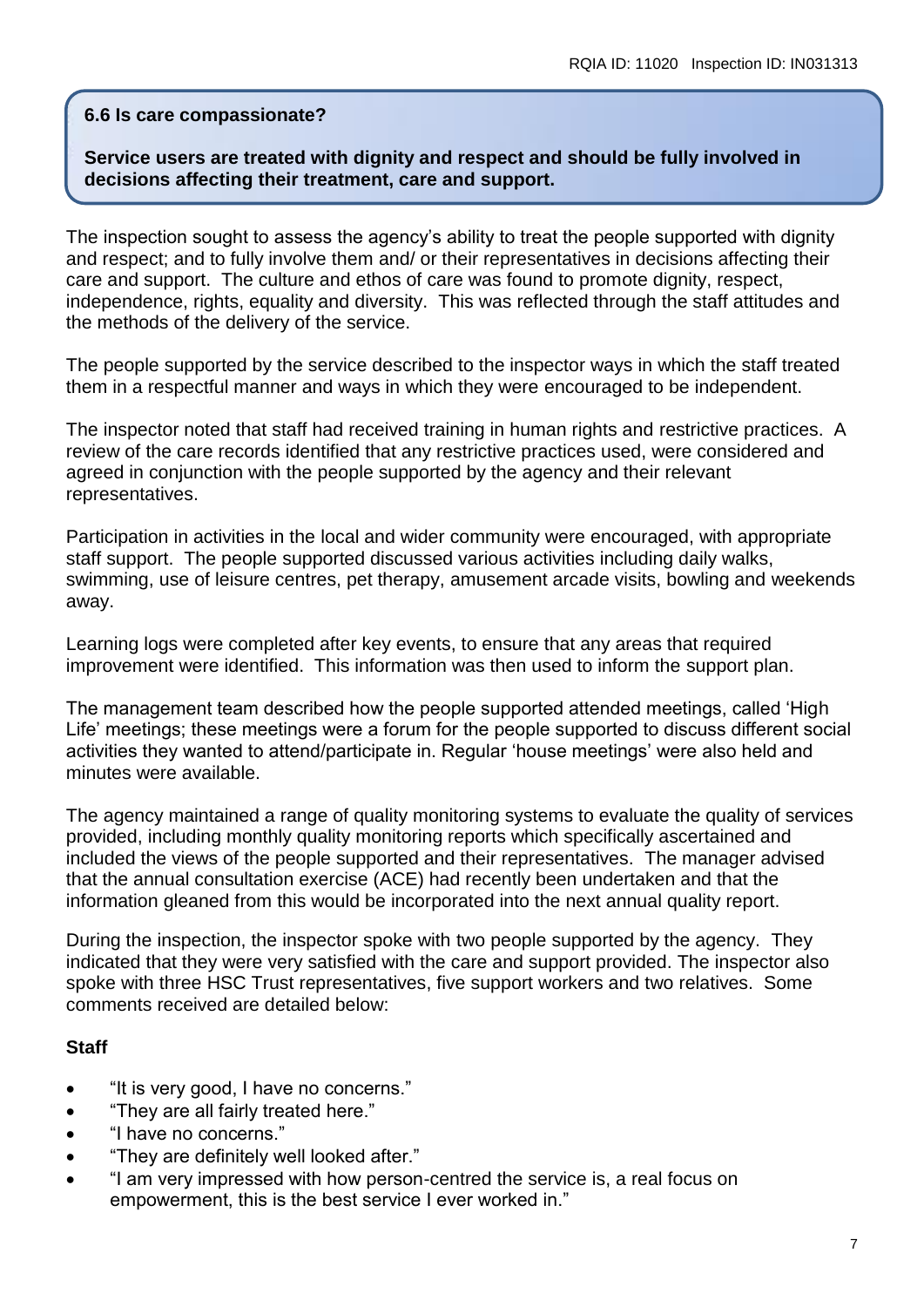# **People Supported**

- "I am very pleased with them, they are all very good."
- "I like the service."

## **Representatives**

- "I am overall very happy."
- "I have no concerns, the staff are excellent, they listen to us and I couldn't speak highly enough of them."

## **HSC Trust Representative**

- "We have no concerns, they are very on the ball, if there are any changes, they are quick to make me aware."
- "Very happy."

At the request of the inspector, the manager was asked to issue ten questionnaires to the people supported by the agency and their representatives. Five questionnaires were returned; however, the respondents had not indicated whether or not they had been completed by the people supported or by their representatives. The majority of respondents indicated that they were 'very satisfied' that the care was safe, effective and compassionate; and that the agency was well led. Written comments included 'I like my staff'. One respondent indicated that they were 'very unsatisfied' in relation to all four domains. This was relayed to the manager for review and action as appropriate. No negative comments were received.

Seven staff provided electronic feedback to RQIA regarding the quality of service provision. Six respondents indicated that they felt 'satisfied' or 'very satisfied' the care provided was safe, effective and compassionate and that the service was well led; whilst one respondent indicated that they were 'undecided' in relation to the leadership of the service; and in relation to the right care being provided at the right time. Written comments included:

- "Positive futures as an organisation always drives to go the extra mile for the people they support and their families. The person is at the centre of their support plan and we as an organisation strive to help them to lead the life they want."
- "Very happy with support provided."

Two staff provided written comment in relation to a specific matter. Given that the issues raised did not impact on the care of the people supported, this matter was relayed to the manager, for review and action, as appropriate.

# **Areas of good practice**

There were examples of good practice found throughout the inspection in relation to the ethos of care, promoting dignity and respect, listening to and valuing the people supported.

## **Areas for improvement**

No areas for improvement were identified in this domain during the inspection.

|                                       | <b>Requlations</b> | <b>Standards</b> |
|---------------------------------------|--------------------|------------------|
| Total number of areas for improvement |                    |                  |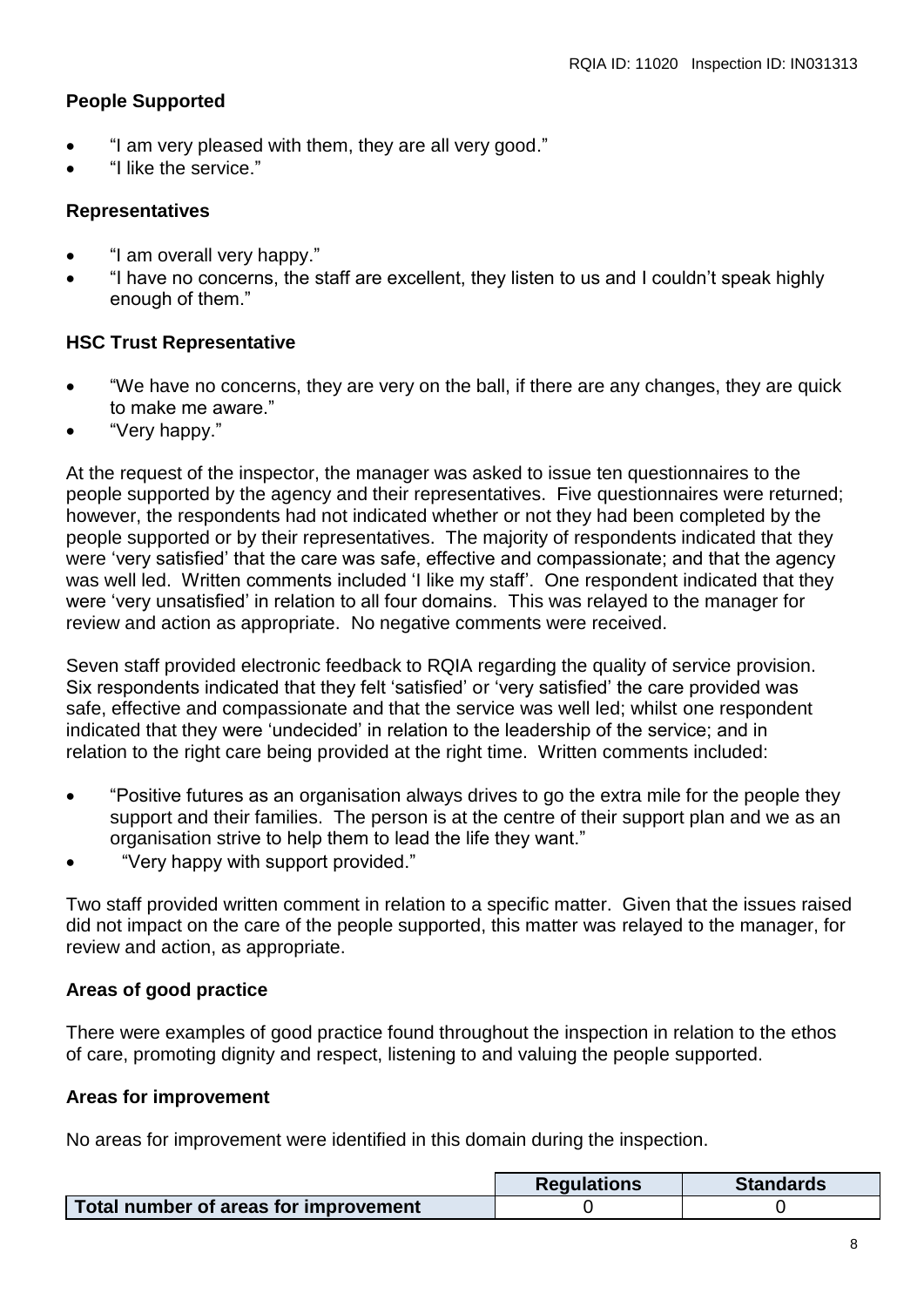#### **6.7 Is the service well led?**

**Effective leadership, management and governance which creates a culture focused on the needs and experience of service users in order to deliver safe, effective and compassionate care.**

The inspector reviewed the management and governance arrangements in place within the agency to meet the needs of the people supported.

The organisational structure of the service was clearly reflected in the service user guide and was well understood by staff. The day to day operation of the agency was overseen by a service manager, deputy service manager, senior support workers and a team of support workers. In addition the agency's on-call system ensured that staff could avail of management support 24 hours a day.

There was evidence of effective collaborative working relationships with families of the people supported and staff. Staff spoken with confirmed that there were good working relationships and that management were responsive to any suggestions or concerns raised. All those consulted with described the manager in positive terms; comments included 'she is very good' and 'very approachable'.

The manager advised that there had been no complaints received from the last care inspection. Procedures were in place to ensure that any complaints received would be managed in accordance with regulation, standards and the agency's own policies and procedures. All those consulted with were confident that staff/management would manage any concern raised by them appropriately. The manager also explained that complaints management training was also completed by all staff, as part of the induction process.

Monthly quality monitoring visits were completed in accordance with Regulation 23 of The Domiciliary Care Agencies Regulations (Northern Ireland) 2007. An action plan was generated to address any identified areas for improvement; discussion with the management team and a review of relevant records evidenced that all areas identified in the action plan had been addressed.

There was a system in place to ensure that the agency's policies and procedures were reviewed at least every three years. Policies and procedures were maintained on an electronic system accessible to all staff, and in addition paper format pf policies were retained in the office used by staff daily. The manager advised and a review of the records confirmed that 'House Meetings', as discussed in Section 6.6, provided an opportunity for the people supported to have an input into policy development.

There was good management oversight of any accidents or incidents which occurred in the service. There were no incidents which required to be notified to RQIA.

The inspector discussed arrangements in place that related to the equality of opportunity for service users and the importance of the staff being aware of equality legislation whilst recognising and responding to the diverse needs of service users. The inspector noted that the agency collects equality information in relation to service users, during the referral process. The manager advised that the agency does not seek any further equality information from the service users other than that provided by the commissioning HSC Trust. The data provided by the HSC Trust is used effectively and with individual service user involvement when a person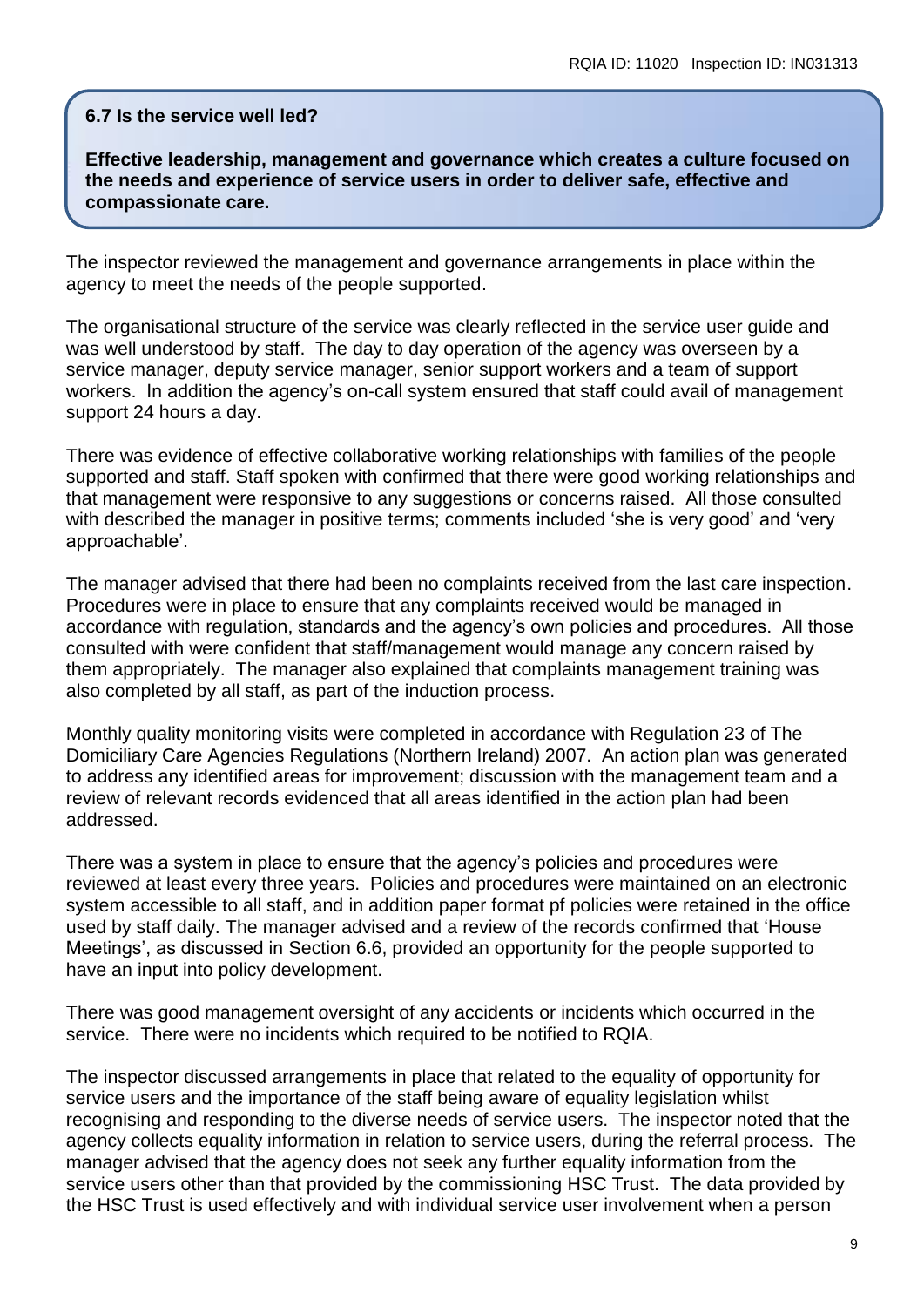centred care plan is developed. In addition, the manager confirmed that no complaints had been received with respect to equality issues from service users and/or their representatives.

On the date of inspection the registration certificate was up to date and displayed appropriately.

#### **Areas of good practice**

There were examples of good practice found throughout the inspection in relation to governance arrangements, management of complaints and incidents, quality improvement and maintaining good working relationships.

#### **Areas for improvement**

No areas for improvement were identified in this domain during the inspection.

|                                       | <b>Requlations</b> | <b>Standards</b> |
|---------------------------------------|--------------------|------------------|
| Total number of areas for improvement |                    |                  |

**7.0 Quality improvement plan**

There were no areas for improvement identified during this inspection, and a QIP is not required or included, as part of this inspection report.